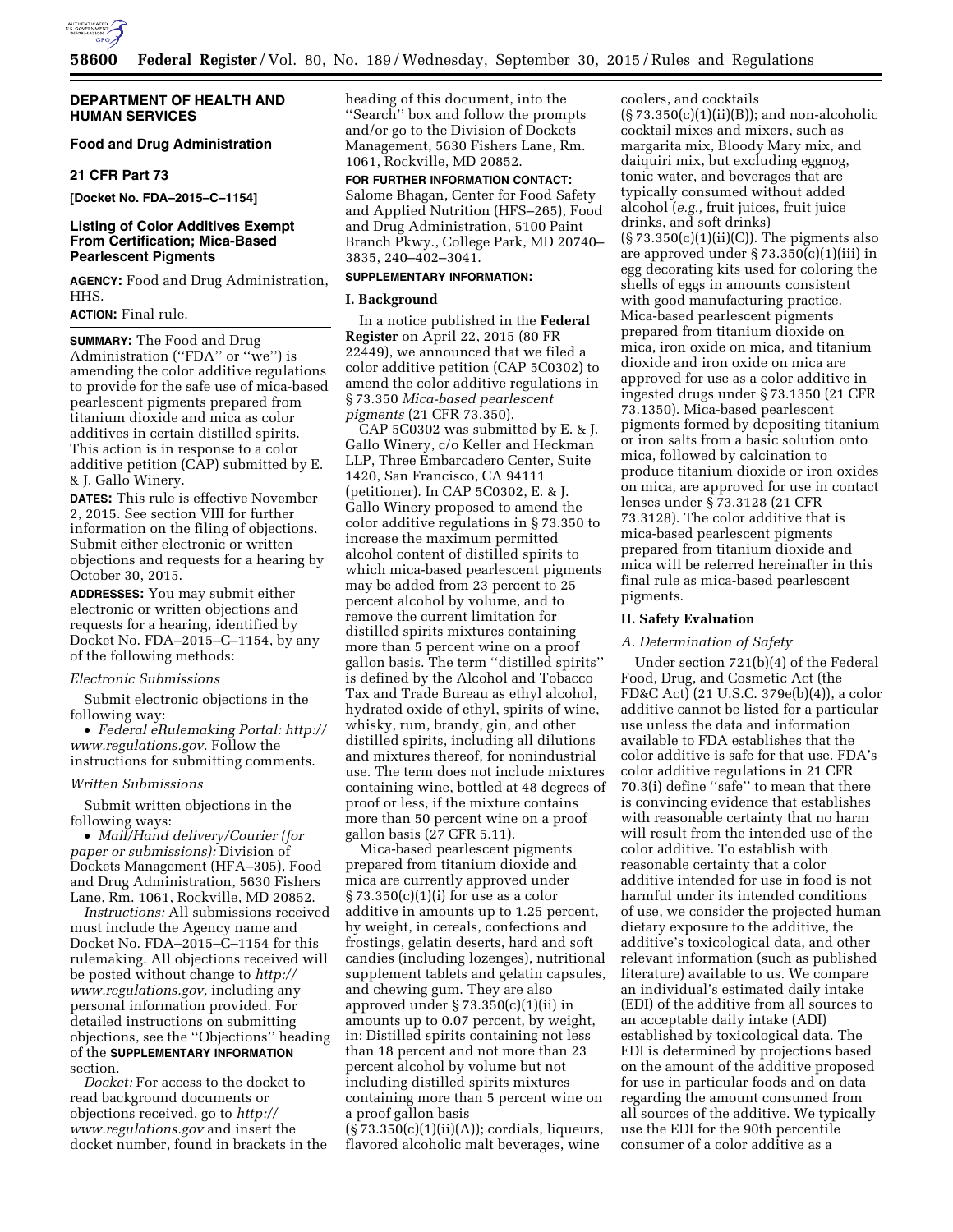measure of high chronic dietary exposure.

# *B. Safety of the Petitioned Use of the Color Additive*

During our safety review of the use of mica-based pearlescent pigments proposed in CAP 5C0302, we considered the exposure to the color additive from its petitioned use and from the currently permitted uses in food and ingested drugs under §§ 73.350 and 73.1350, respectively. In estimating the cumulative estimated dietary intake (CEDI) of these pigments, we determined that the exposure to micabased pearlescent pigments from the use in egg decorating kits used for coloring the shells of boiled eggs and in contact lenses (§§ 73.350(c)(1)(iii) and 73.3128, respectively) is negligible and, therefore, does not contribute to the exposure.

The petitioner estimated the eatersonly exposure to mica-based pearlescent pigments from the proposed use in distilled spirits containing not less than 18 percent and not more than 25 percent alcohol by volume at 0.14 grams per person per day (g/p/d) at the mean and 0.31 g/p/d at the 90th percentile for the U.S. population (Ref. 1). (An eaters-only exposure is the total of the amount of food consumed per day averaged over the number of days in the survey period by individuals consuming the food at least once during the survey period.) We conclude that the petitioner's exposure estimates are sufficiently conservative to account for the petitioned use of micabased pearlescent pigments. Regarding cumulative exposure from the current and petitioned uses of mica-based pearlescent pigments, we note that in our recent final rule that provided for the safe use of mica-based pearlescent pigments as color additives in cordials, liqueurs, flavored alcoholic malt beverages, wine coolers, cocktails, nonalcoholic cocktail mixers and mixes, and in egg decorating kits for coloring shell eggs, we estimated the CEDI for the use of mica-based pearlescent pigments in food (§ 73.350) and ingested drugs (§ 73.1350) to be 0.25 g/p/d at the mean and 0.50 g/p/d at the 90th percentile for the U.S. population (80 FR 32303 at 32305, June 8, 2015). Since the petitioned use of mica-based pearlescent pigments will generally substitute for currently-permitted uses of mica-based pearlescent pigments in other alcoholic beverages with no change in the maximum use level of 0.07 percent by weight, we have determined that the petitioned use of mica-based pearlescent pigments will not result in an increase in consumer exposure to these pigments. Therefore, we conclude that our previous CEDI for mica-based

pearlescent pigments of 0.25 g/p/d at the mean and 0.50 g/p/d at the 90th percentile for the U.S. population will remain unchanged (Ref. 1).

To support the safety of the proposed use of mica-based pearlescent pigments in food, the petitioner referenced the safety determination made by FDA for previously filed petitions (70 FR 42271, July 22, 2005); (71 FR 31927, June 2, 2006); and (78 FR 35115, June 12, 2013); including our previously established ADI for mica-based pearlescent pigments of 1.8 g/p/d based on a 2-year rat carcinogenicity bioassay (71 FR 31927 at 31928). Because there is no increase in the intake of mica-based pearlescent pigments beyond a level that has already been established as safe, FDA has no concerns regarding the petitioned use of mica-based pearlescent pigments in distilled spirits containing not less than 18 percent and not more than 25 percent alcohol by volume (Ref. 2).

### **III. Conclusion**

Based on the data and information in the petition and other relevant material, FDA concludes that the petitioned use of mica-based pearlescent pigments prepared from titanium dioxide and mica as a color additive at a level of up to 0.07 percent by weight in distilled spirits containing not less than 18 percent and not more than 25 percent alcohol by volume, is safe. We further conclude that the additive will achieve its intended technical effect and is suitable for the petitioned use. Therefore, we are amending the color additive regulations in part 73 as set forth in this document. In addition, based upon the factors listed in 21 CFR 71.20(b), we conclude that certification of mica-based pearlescent pigments prepared from titanium dioxide and mica is not necessary for the protection of the public health.

#### **IV. Public Disclosure**

In accordance with § 71.15 (21 CFR 71.15), the petitions and the documents that we considered and relied upon in reaching our decision to approve the petition will be made available for public disclosure (see **FOR FURTHER INFORMATION CONTACT**). As provided in § 71.15, we will delete from the documents any materials that are not available for public disclosure.

### **V. Environmental Impact**

We previously considered the environmental effects of this rule, as stated in the April 22, 2015 notice of filing for CAP 5C0302 (80 FR 22449). We stated that we had determined, under 21 CFR 25.32(k), that this action is of a type that does not individually or cumulatively have a significant effect on the human environment such that neither an environmental assessment nor an environmental impact statement is required. We have not received any new information or comments that would affect our previous determination.

# **VI. Paperwork Reduction Act of 1995**

This final rule contains no collection of information. Therefore, clearance by the Office of Management and Budget under the Paperwork Reduction Act of 1995 is not required.

## **VII. Section 301(ll) of the Federal Food, Drug, and Cosmetic Act**

Our review of this petition was limited to section 721 of the FD&C Act. This final rule is not a statement regarding compliance with other sections of the FD&C Act. For example, section 301(ll) of the FD&C Act prohibits the introduction or delivery for introduction into interstate commerce of any food that contains a drug approved under section 505 of the FD&C Act (21 U.S.C. 355), a biological product licensed under section 351 of the Public Health Service Act (42 U.S.C. 262), or a drug or biological product for which substantial clinical investigations have been instituted and their existence has been made public, unless one of the exemptions in section 301(ll)(1) to (ll)(4) of the FD&C Act applies. In our review of this petition, we did not consider whether section 301(ll) of the FD&C Act or any of its exemptions apply to food containing this additive. Accordingly, this final rule should not be construed to be a statement that a food containing this additive, if introduced or delivered for introduction into interstate commerce, would not violate section 301(ll) of the FD&C Act. Furthermore, this language is included in all color additive final rules that pertain to food and therefore should not be construed to be a statement of the likelihood that section 301(ll) of the FD&C Act applies.

# **VIII. Objections**

This rule is effective as shown in the **DATES** section, except as to any provisions that may be stayed by the filing of proper objections. If you will be adversely affected by one or more provisions of this regulation, you may file with the Division of Dockets Management (see **ADDRESSES**) either electronic or written objections. You must separately number each objection, and within each numbered objection you must specify with particularity the provision(s) to which you object, and the grounds for your objection. Within